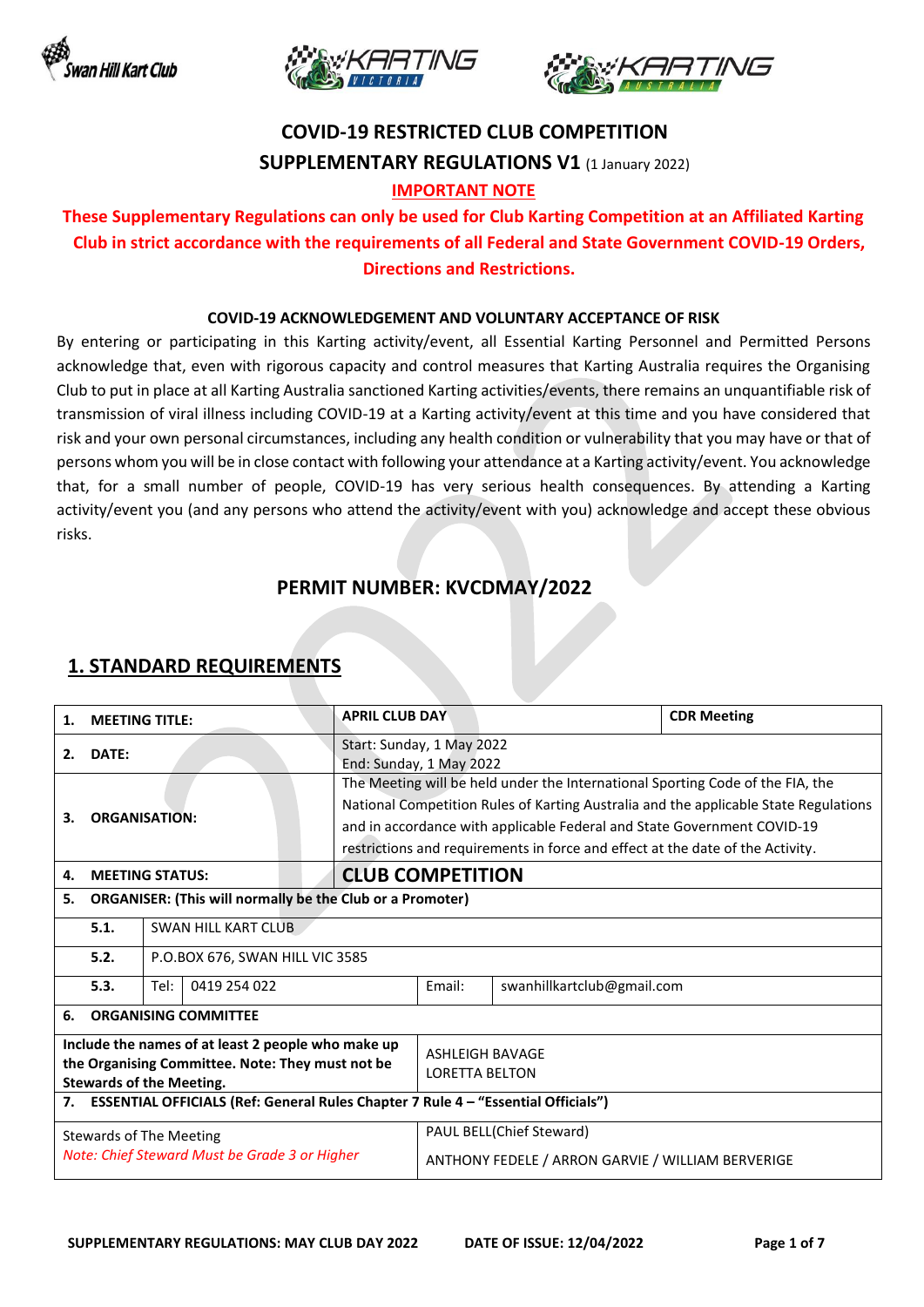





| Clerk of the Course                                                                              | <b>HOWARD McGINNISKIN</b>                                   |  |  |
|--------------------------------------------------------------------------------------------------|-------------------------------------------------------------|--|--|
| Note: Up to 35 Entries May be Grade 4 or Higher. More than 35 Entries* Must be Grade 3 or Higher |                                                             |  |  |
| * See General Rules Chapter 7 Rule 4 Guidance Note 2                                             |                                                             |  |  |
| Chief Scrutineer: May be Grade 4 or Higher                                                       | <b>ROB BENNETT</b>                                          |  |  |
| Timekeeper:                                                                                      | <b>ASHLEIGH BAVAGE</b>                                      |  |  |
| <b>Emergency and Medical Services:</b>                                                           | ARRON GARVIE / COLLEEN MALONY                               |  |  |
| <b>OTHER OFFICIALS</b><br>8.                                                                     |                                                             |  |  |
| <b>Assistant Clerk Of The Course:</b>                                                            |                                                             |  |  |
| <b>Starter</b>                                                                                   | <b>TRAVIS MCNIVEN</b>                                       |  |  |
| <b>Scales Marshal</b>                                                                            | <b>WILLIAM BEVERIDGE</b>                                    |  |  |
| <b>Scrutineers</b>                                                                               | BRODIE WORNER / JEREMY WATSON / PETER HAYES / ROB BENNETT   |  |  |
| Flag / Lights Marshal                                                                            | <b>SHKC MEMBERS</b>                                         |  |  |
| <b>CIRCUIT DETAILS</b><br>9.                                                                     |                                                             |  |  |
| <b>Circuit Name:</b>                                                                             | <b>SUN CENTRE KART WAY</b>                                  |  |  |
|                                                                                                  | SWAN HILL MOTORPLEX, SEA LAKE-SWAN HILL ROAD, SWAN HILL VIC |  |  |
| <b>Circuit Address:</b>                                                                          | 3585                                                        |  |  |
| <b>Track Length:</b>                                                                             | 832 Metres                                                  |  |  |
| <b>Direction Of Racing:</b>                                                                      | Clockwise                                                   |  |  |
| <b>Track Density:</b>                                                                            | 32                                                          |  |  |
| <b>Notice Board:</b>                                                                             | <b>REAR OF GRID</b>                                         |  |  |
| <b>Stewards Office:</b>                                                                          | OPPOSITE MAIN STRAIGHT-NEXT TO RACE SECRETARY OFFICE        |  |  |
| <b>Mechanical Breakdown Lane:</b>                                                                | Will Not be in use at this Meeting.                         |  |  |
| Parc Fermé                                                                                       | <b>INGRID &amp; LEFT OF SCALES AREA</b>                     |  |  |

## **2. ADMINISTRATION**

| 1.                                 | Anyone that holds a KA karting licence may compete at club events                                                                                                                                                                                                                                   |                 |                   |                                                                         |
|------------------------------------|-----------------------------------------------------------------------------------------------------------------------------------------------------------------------------------------------------------------------------------------------------------------------------------------------------|-----------------|-------------------|-------------------------------------------------------------------------|
| 2.                                 | The Club must maintain a register of all permitted persons who enter the Circuit for the<br>Event.                                                                                                                                                                                                  |                 |                   |                                                                         |
| 3.                                 | The number of entries in the Event is strictly limited by Government Directions/Orders.<br>Pre-entry for the Event is essential. There will be NO ENTRIES ACCEPTED ON THE DAY.                                                                                                                      |                 |                   |                                                                         |
| <b>COMPETITION GROUPS</b><br>4.    | The Competition Groups listed below are permitted to compete at this Meeting.<br>Competition Group names as listed in the 2022 Australian Karting Manual Competition<br>Rules Chapter 5 Rule 7 must be used.<br>See the <u>Important Notes for Clubs About 4SS Racing</u> (Class Rules, Chapter 20) |                 |                   |                                                                         |
| <b>Competition Group</b>           | <b>Eligible Classes for each Competition Group</b>                                                                                                                                                                                                                                                  |                 |                   |                                                                         |
| Cadet                              | Cadet 9                                                                                                                                                                                                                                                                                             | Cadet 12        | Cadet 4SS         | <b>NOTE: Cadet 9 and Cadet 4SS MUST be</b><br>arranged behind Cadet 12. |
| <b>Junior (Lower Performance)</b>  | KA4                                                                                                                                                                                                                                                                                                 | 4SS Junior      | Yamaha            |                                                                         |
| <b>Junior (Higher Performance)</b> | KA3                                                                                                                                                                                                                                                                                                 | KA <sub>2</sub> | <b>Junior Max</b> | <b>Junior Performance</b>                                               |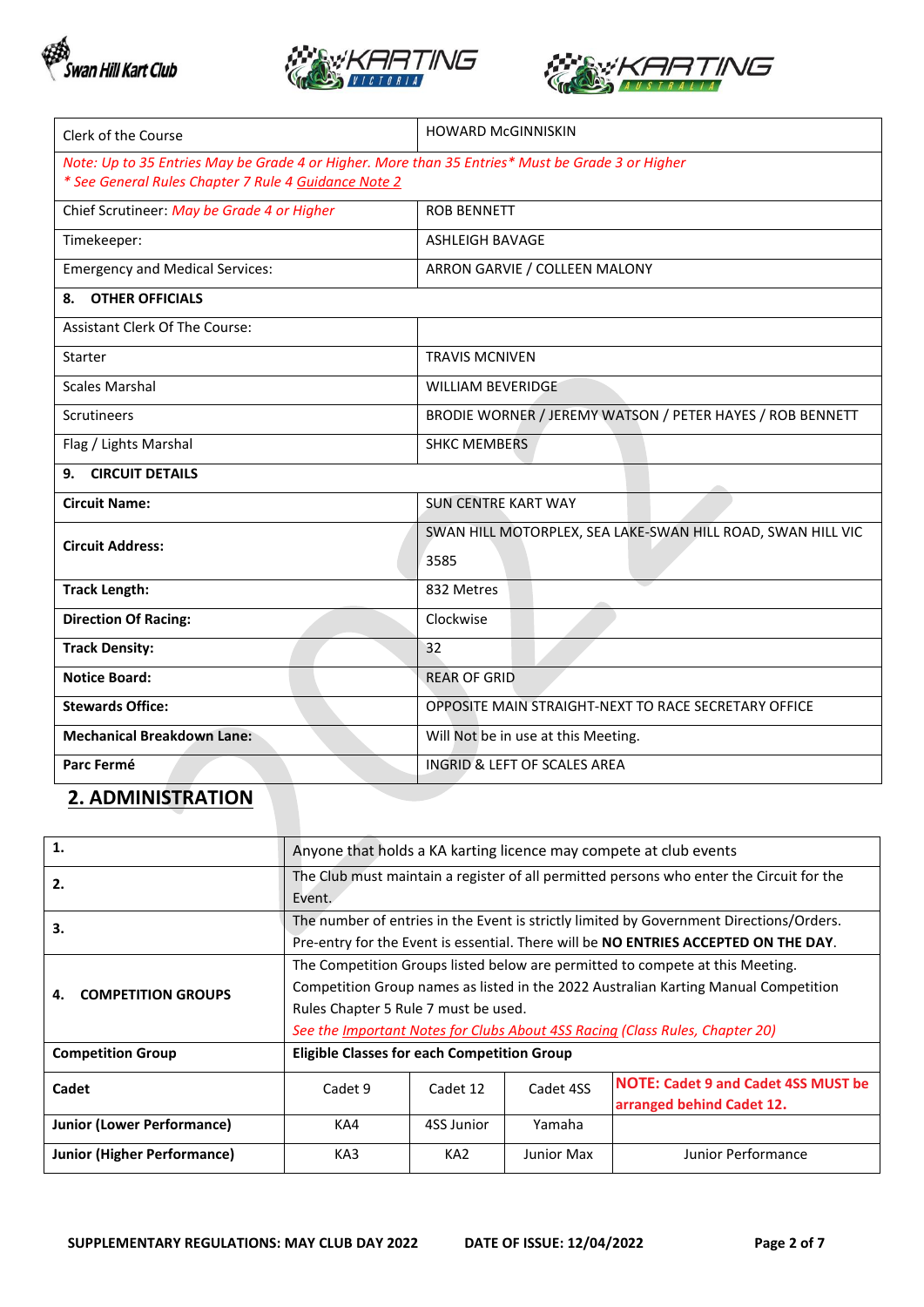





| <b>Senior 4 Stroke</b>                                                                                                   |  | 4SS Senior                           | 4SS             |         |                                                                                                        |
|--------------------------------------------------------------------------------------------------------------------------|--|--------------------------------------|-----------------|---------|--------------------------------------------------------------------------------------------------------|
|                                                                                                                          |  |                                      | Supermaxx       |         |                                                                                                        |
| <b>Senior (Lower Performance)</b>                                                                                        |  | KA4                                  | KA3             | Yamaha  | TaG 125 Restricted                                                                                     |
| <b>Senior TaG</b>                                                                                                        |  | <b>TaG 125</b>                       | X30             |         |                                                                                                        |
| <b>Open Performance</b>                                                                                                  |  | KZ <sub>2</sub>                      | DD <sub>2</sub> | Gearbox | Open Performance                                                                                       |
| Should any Competition Group reach 80% of the Track Density, the Classes in that Competition Group may be split into two |  |                                      |                 |         |                                                                                                        |
| (2) groups.                                                                                                              |  |                                      |                 |         |                                                                                                        |
| <b>ENTRIES</b><br>5.                                                                                                     |  |                                      |                 |         |                                                                                                        |
| 2.1 ENTRIES OPEN:                                                                                                        |  | <lnsert time=""> 25/04/2022</lnsert> |                 |         |                                                                                                        |
| 2.2 ENTRIES CLOSE:                                                                                                       |  |                                      |                 |         | Two (2) day prior to the commencement of the Meeting <lnsert time=""> 28/04/2022 THERE ARE NO</lnsert> |
|                                                                                                                          |  | LATE ENTRIES ACCEPTED.               |                 |         |                                                                                                        |
| 2.4 ENTRIES CLOSE:                                                                                                       |  | @ 10pm 28/04/2022                    |                 |         |                                                                                                        |
| <b>ENTRY FEE</b><br>6.                                                                                                   |  |                                      |                 |         |                                                                                                        |
| 3.1 The Entry Fee for each Competition Group at this Meeting including GST including the TDF levy is as follows:         |  |                                      |                 |         |                                                                                                        |
| <b>Competition Group Name</b><br><b>Entry Fee</b>                                                                        |  |                                      |                 |         |                                                                                                        |
|                                                                                                                          |  |                                      |                 |         |                                                                                                        |
| All Groups                                                                                                               |  |                                      |                 |         | \$35 per entry                                                                                         |
|                                                                                                                          |  |                                      |                 |         |                                                                                                        |
|                                                                                                                          |  |                                      |                 |         |                                                                                                        |
| Second or Third Groups Entered                                                                                           |  |                                      |                 |         | $$15$ each                                                                                             |
| <b>ENTRY PROCEDURE</b><br>7.                                                                                             |  |                                      |                 |         |                                                                                                        |
| 4.1 Each Entry for this Meeting must be made using the CMS as follows:                                                   |  |                                      |                 |         |                                                                                                        |
| Log on to your driver information via http://www.karting.net.au/<br>$\bullet$                                            |  |                                      |                 |         |                                                                                                        |
| Click on the licence and entries icon (top centre of the screen)<br>٠                                                    |  |                                      |                 |         |                                                                                                        |
| Click on the "Enter a Race Meeting" icon<br>٠                                                                            |  |                                      |                 |         |                                                                                                        |
| Enter your log on details<br>٠                                                                                           |  |                                      |                 |         |                                                                                                        |
| Under 'My Details' functions, choose 'Pre Enter Race Meeting'<br>٠                                                       |  |                                      |                 |         |                                                                                                        |
| Choose the State in which the Meeting is being held                                                                      |  |                                      |                 |         |                                                                                                        |
| Choose the Club who is the Organiser of the Meeting                                                                      |  |                                      |                 |         |                                                                                                        |
| 4.2 Payment of the Entry Fee can be made as follows:<br>Credit card Payments can be made via CMS using SecurePay ONLY    |  |                                      |                 |         |                                                                                                        |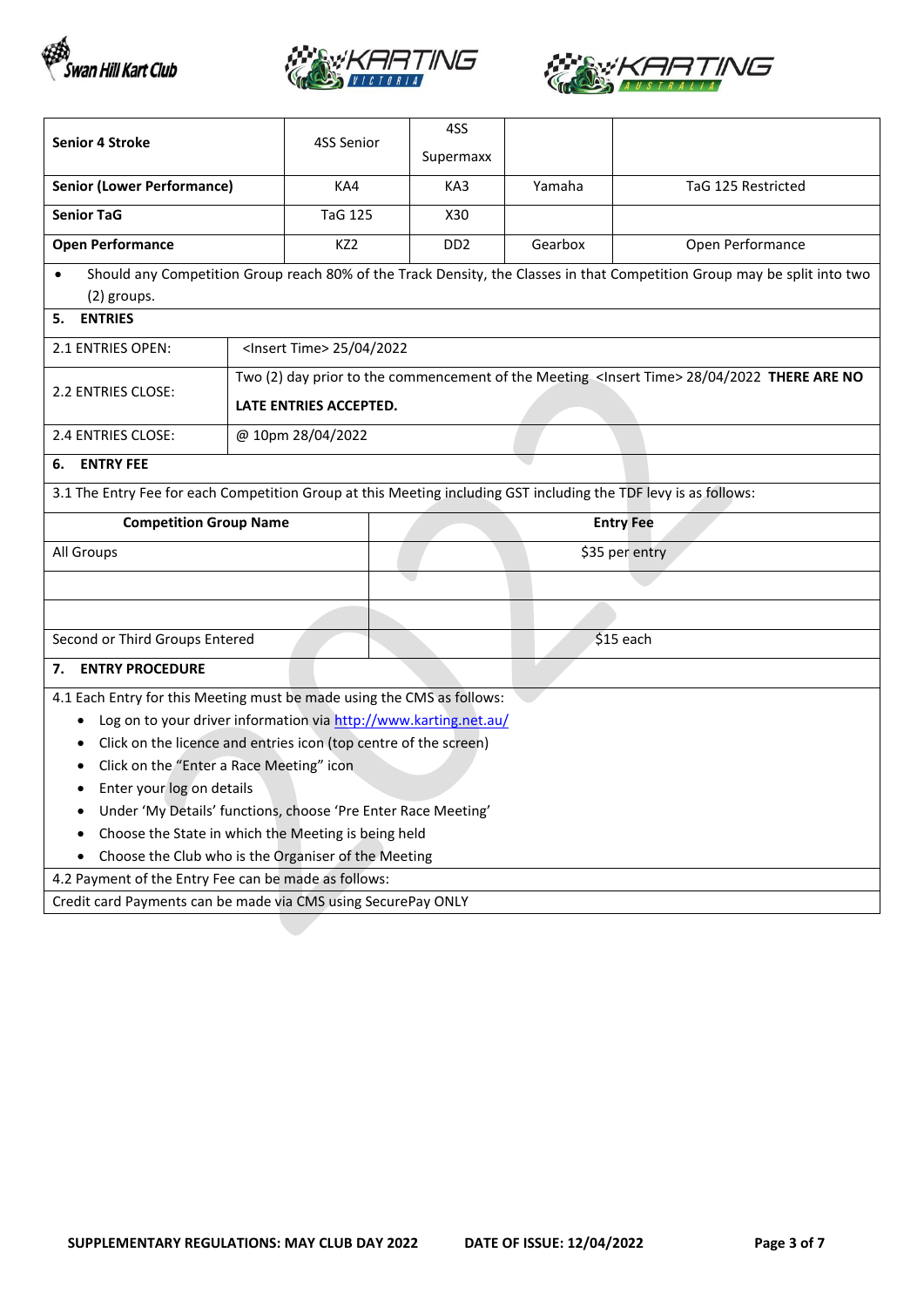





#### **8. MINIMUM ENTRIES (TWO) 2**

5.1 <Choose a Number> is the minimum number of pre-entries which must be received for each Competition Group.

5.2 If insufficient entries are received for a Competition Group to form in its own right, the Competition Group must be consolidated in accordance with the Competition Rules Chapter 1 – Rule 9.

#### **9. BRING A MATE SESSION**

6.1 A "Bring a Mate" session Will be conducted at this Meeting.

**10. TEAMS COMPETITION**

7.1 Teams Competition Will Not be conducted at this Meeting.

## **3. SPECIFIC COVID-19 RESTRICTION AND MITIGATION REQUIREMENTS**

|                   | <b>COVIDSafe ACTION PLAN (When required at law)</b>                                                                                                                                                              |
|-------------------|------------------------------------------------------------------------------------------------------------------------------------------------------------------------------------------------------------------|
|                   | The Club has completed a COVIDSafe Action Plan and submitted it to the relevant State Government Department.                                                                                                     |
|                   | All actions identified as being required to be done to create a COVIDSafe Event and Club facility must be carried out prior to and                                                                               |
| during the Event. |                                                                                                                                                                                                                  |
| 1.                | PERMITTED AND NON-PERMITTED PERSONS                                                                                                                                                                              |
|                   | No person who has symptoms consistent with COVID-19 (this includes any fever, respiratory                                                                                                                        |
| 1.1.              | symptoms, shortness of breath, sore throat, cough, lack of smell or fatigue) is permitted to attend                                                                                                              |
|                   | the Circuit or participate in the Event.                                                                                                                                                                         |
|                   | Any person who starts to feel unwell or to exhibit symptoms of COVID-19 during the Event must                                                                                                                    |
| 1.2.              | immediately avoid contact with all persons at the Circuit and MUST IMMEDIATELY LEAVE the                                                                                                                         |
|                   | Circuit.                                                                                                                                                                                                         |
|                   |                                                                                                                                                                                                                  |
|                   | Note - The number chosen in 2.1 must not exceed the maximum number of people permitted to gather under State                                                                                                     |
| 2.                | <b>Public Health Authority Orders/Directions/Regulations.</b>                                                                                                                                                    |
|                   | SOCIAL DISTANCING AND DENSITY REQUIRMENTS                                                                                                                                                                        |
| 2.1.              | Essential Karting Personnel and Permitted Persons are not permitted to gather in groups greater than 50 while in<br>attendance at the Event. (Delete if no limit on Group size by the State Government required) |
| 2.2.              | Government prescribed Social Distancing measures must always be observed.                                                                                                                                        |
| 2.3.              | The use by Permitted Persons of any indoor facilities is strictly limited by the Density Quotient of the room as included                                                                                        |
|                   | in the Club's COVIDSafe Action Plan.                                                                                                                                                                             |
| 2.4.              | Food service provided at the Event must fully comply<br>all State<br>Public Health<br>with<br>Authority                                                                                                          |
|                   | Orders/Directions/Regulations.                                                                                                                                                                                   |
|                   | Hand Hygiene must be available at all food service outlets.<br>$\bullet$                                                                                                                                         |
|                   | Regular cleaning in accordance with the Club's COVIDSafe Action Plan MUST be carried out throughout the Event.<br>$\bullet$                                                                                      |
| 3.                | <b>Check In Requirements</b>                                                                                                                                                                                     |
|                   | All Attendees MUST complete and submit the Karting Australia COVID-19 Declaration, or the compulsory State                                                                                                       |
| 3.1               | Government issued QR Code Check-In (delete which is not relevant) upon arrival at the venue if required by the                                                                                                   |
|                   | <b>State or Federal Government.</b>                                                                                                                                                                              |
| 4.                | HYGIENE FACILITIES - TOILET/WASHROOM FACILITIES and HAND SANITISER                                                                                                                                               |
| 4.1               | The Club is required to provide facilities to ensure general and sensible hygiene practices are maintained.                                                                                                      |
| 4.2               | Toilet and washroom facilities at the Circuit must be open and available for use.                                                                                                                                |
|                   | Washroom facilities must be properly equipped with liquid soap, running water and either air hand driers or paper                                                                                                |
| 4.3               | towels.                                                                                                                                                                                                          |
|                   | The toilets and washroom facilities must be cleaned at least once during the day or as otherwise required in                                                                                                     |
|                   | accordance with the Club's COVIDSafe Action Plan                                                                                                                                                                 |
|                   | It is strongly recommended that Essential Karting Personnel and Permitted Persons bring their own supply of hand                                                                                                 |
| 4.4               | sanitiser for use in accordance with government recommendations in addition to hand sanitiser that is supplied by the<br>Club.                                                                                   |
|                   |                                                                                                                                                                                                                  |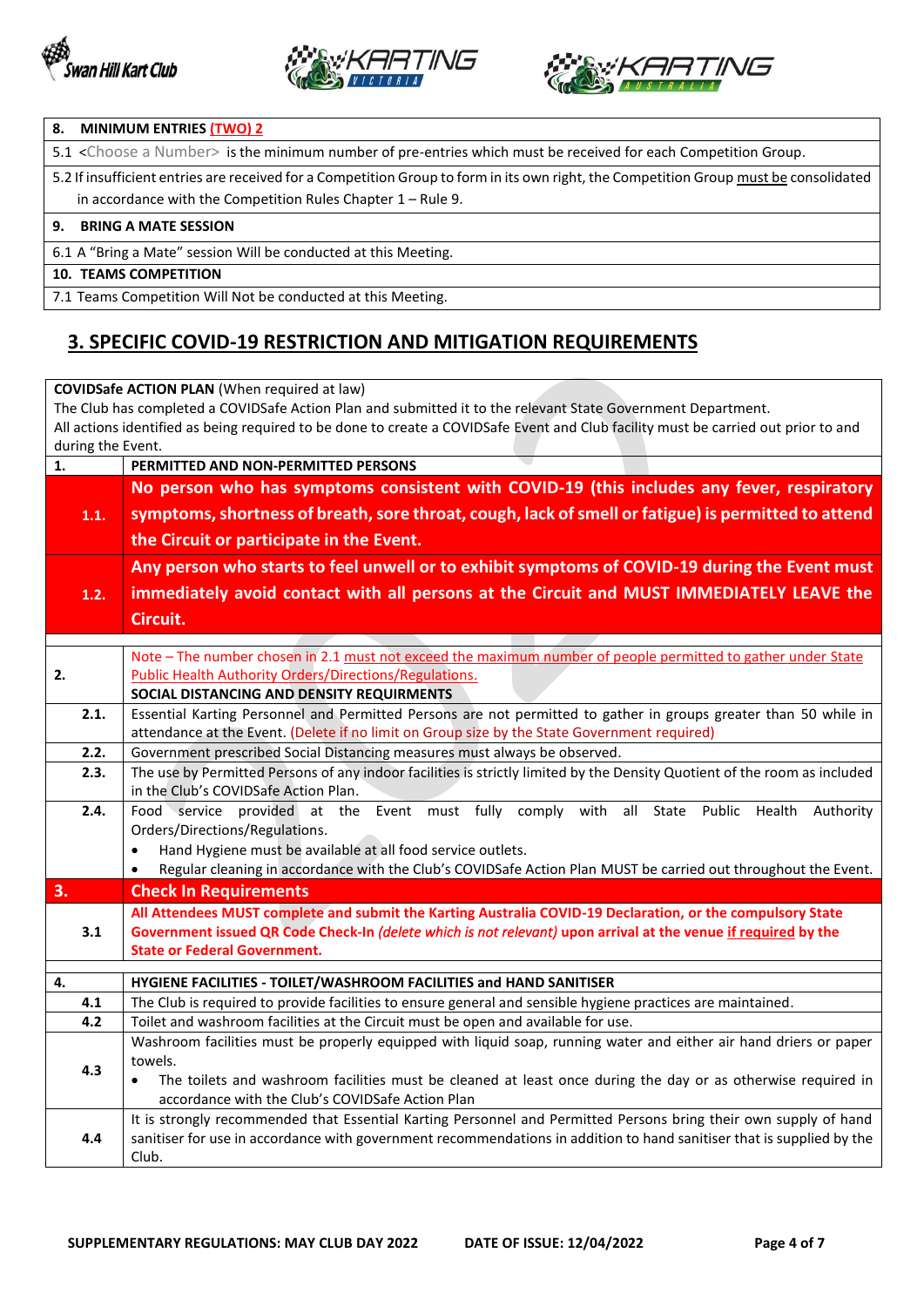





## **4. COMPETITION**

| <b>FORMAT OF RACING - CLUB COMPETITION GROUPS</b><br>1. |                                                                                                                                                                                             |                                                                                                   |        |                                                                                                                 |        |   |
|---------------------------------------------------------|---------------------------------------------------------------------------------------------------------------------------------------------------------------------------------------------|---------------------------------------------------------------------------------------------------|--------|-----------------------------------------------------------------------------------------------------------------|--------|---|
| 1.1                                                     | <b>Practice</b>                                                                                                                                                                             | 4 Practice session/s of 8:30am to 10:30am will be held.                                           |        |                                                                                                                 |        |   |
| 1.2                                                     | Qualifying                                                                                                                                                                                  | There Will Not be Timed Qualifying at this Event.                                                 |        |                                                                                                                 |        |   |
|                                                         |                                                                                                                                                                                             |                                                                                                   |        | If Timed Qualifying occurs (Order of Karts on the grid must be random - no high/low numbers)                    |        |   |
| 1.3                                                     | <b>Heats &amp; Final</b>                                                                                                                                                                    | The system of gridding will be in accordance with State Regulations - Club Competition Format No. |        |                                                                                                                 |        |   |
| 2.                                                      | <b>DISTANCES</b>                                                                                                                                                                            |                                                                                                   |        |                                                                                                                 |        |   |
| Heat 1                                                  |                                                                                                                                                                                             | 8                                                                                                 | Heat 2 | 8                                                                                                               | Heat 3 | 8 |
| Heat 4                                                  |                                                                                                                                                                                             | N/A                                                                                               | Final  | 8                                                                                                               |        |   |
| з.                                                      | <b>ACCESS TO CIRCUIT</b>                                                                                                                                                                    |                                                                                                   |        |                                                                                                                 |        |   |
| 3.1                                                     |                                                                                                                                                                                             | Competitors will be permitted to enter the Circuit from 8am on 13/02/2022                         |        |                                                                                                                 |        |   |
| 4.                                                      | <b>DRIVERS BRIEFING</b>                                                                                                                                                                     |                                                                                                   |        |                                                                                                                 |        |   |
| 4.1                                                     |                                                                                                                                                                                             |                                                                                                   |        | Drivers Briefing notes will be advised in an electronic format OR over the PA system to all Competitors. Any    |        |   |
|                                                         |                                                                                                                                                                                             |                                                                                                   |        | questions should be directed to the Chief Steward prior to the start of Competition.                            |        |   |
|                                                         | <b>SCRUTINEERING</b><br>5.                                                                                                                                                                  |                                                                                                   |        |                                                                                                                 |        |   |
|                                                         | All Competitors will be required to complete an electronic Scrutineering Form (Insert the link to the Scrutineering                                                                         |                                                                                                   |        |                                                                                                                 |        |   |
| 5.1                                                     | Form provided by KA) via a URL provided to them by the Host Club.                                                                                                                           |                                                                                                   |        |                                                                                                                 |        |   |
|                                                         | https://kartingaustralia.wufoo.com/forms/ka-scrutineering-record-swan-hill/                                                                                                                 |                                                                                                   |        |                                                                                                                 |        |   |
| 5.2                                                     | This form will be submitted to the Race Secretary in an electronic format.                                                                                                                  |                                                                                                   |        |                                                                                                                 |        |   |
| 5.3                                                     | Scrutineering Stickers will be available for collection from <insert location=""> between <insert time=""> and <insert< th=""></insert<></insert></insert>                                  |                                                                                                   |        |                                                                                                                 |        |   |
|                                                         | Time>                                                                                                                                                                                       |                                                                                                   |        |                                                                                                                 |        |   |
| <b>FUEL</b><br>6.                                       |                                                                                                                                                                                             |                                                                                                   |        |                                                                                                                 |        |   |
| 6.1                                                     |                                                                                                                                                                                             | PULP and E10 PULP are the only fuels permitted to be used at this Meeting.                        |        |                                                                                                                 |        |   |
| 6.2                                                     |                                                                                                                                                                                             | Control Fuel Will Not be used at this Meeting.                                                    |        |                                                                                                                 |        |   |
| 6.3                                                     |                                                                                                                                                                                             |                                                                                                   |        | Supply details for Control Fuel (if used) are: (Delete all of 6.3 a)-c) If Not Required)                        |        |   |
| a)                                                      |                                                                                                                                                                                             | <insert brand="" fuel=""> fuel for use at this Meeting must be purchased from:</insert>           |        |                                                                                                                 |        |   |
| b)                                                      | <lnsert details="" of="" service="" station="" the=""> <lnsert address="" of="" service="" station="" the=""> <lnsert bowser="" numbers="" pump="" th="" to<=""></lnsert></lnsert></lnsert> |                                                                                                   |        |                                                                                                                 |        |   |
|                                                         | be used at the Service Station if applicable>                                                                                                                                               |                                                                                                   |        |                                                                                                                 |        |   |
| c)                                                      |                                                                                                                                                                                             |                                                                                                   |        | Proof of purchase of the fuel must be retained and produced to the Chief Scrutineer or Fuel Tester if required. |        |   |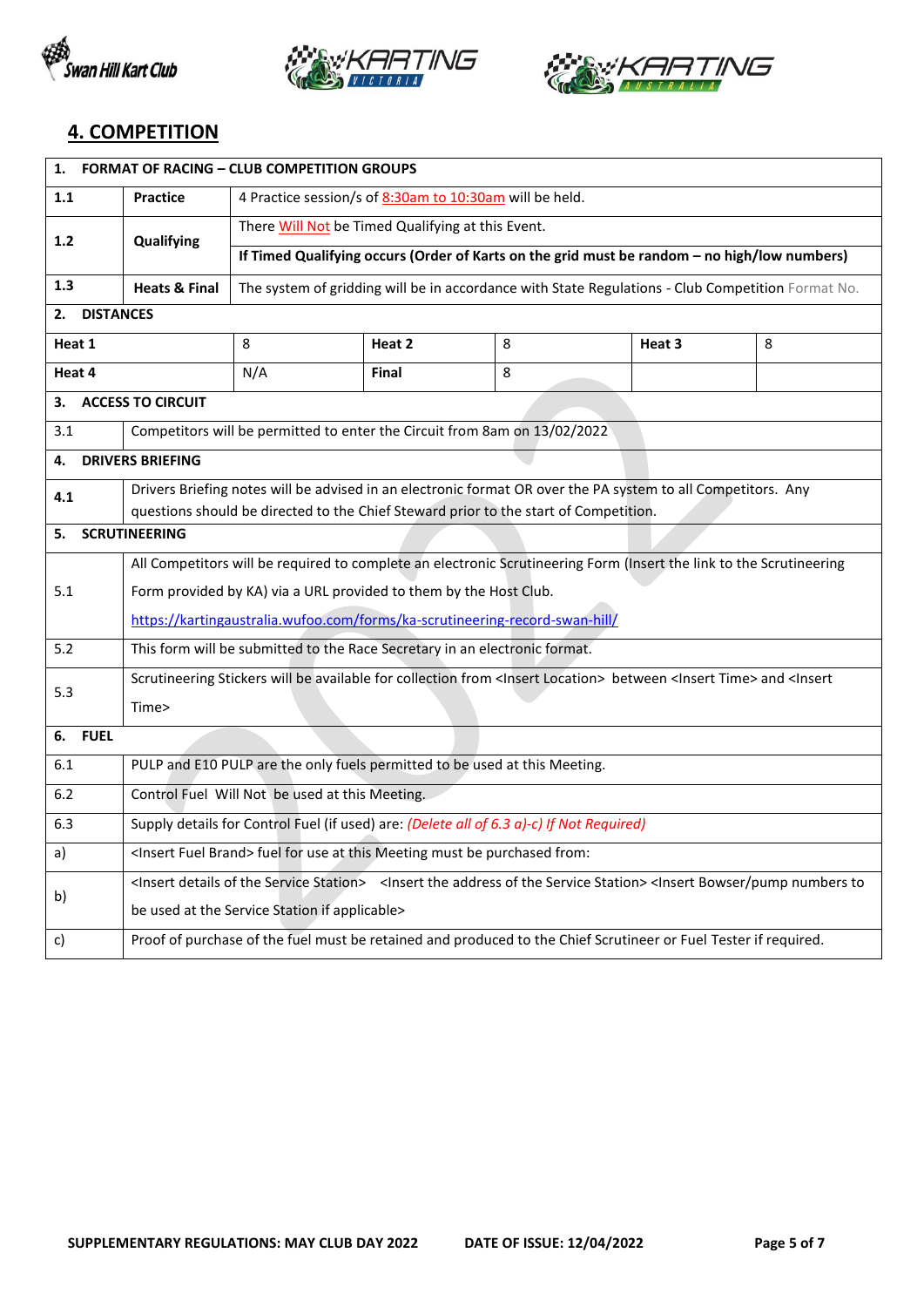





| <b>TIMETABLE</b><br>7. |                                                                                                                   |                              |  |  |
|------------------------|-------------------------------------------------------------------------------------------------------------------|------------------------------|--|--|
| 7.1                    | SUNDAY and 13/02/2022                                                                                             |                              |  |  |
|                        | <b>TIME</b>                                                                                                       | <b>ACTIVITY</b>              |  |  |
| a)                     | 8am/8:30am                                                                                                        | Gates open/Track gates opens |  |  |
| b)                     | <b>TBA</b>                                                                                                        | <b>TBA Canteen</b>           |  |  |
| c)                     | $8am - 10:30am$                                                                                                   | Practice                     |  |  |
| d)                     | 10:40am                                                                                                           | Drivers Briefing over PA     |  |  |
| e)                     | At completion of drivers briefing                                                                                 | RACING - HEAT 1 & 2          |  |  |
|                        | <b>FOLLOWED BY</b>                                                                                                | <b>LUNCH BREAK</b>           |  |  |
|                        | <b>FOLLOWED BY</b>                                                                                                | RACING - HEAT 3 & FINALS     |  |  |
| 8.                     | <b>TROPHIES AND PRIZES</b>                                                                                        |                              |  |  |
| 8.1                    | Medallions awarded first / second / third placegetters of each FORMED class                                       |                              |  |  |
|                        | Race Results are based on 401 pts system with field +1 for DNF / Pts accumulate to End of Year Presentations      |                              |  |  |
| 8.2                    | There will be a gathering for a Presentation of Trophies and Prizes at the end of CompetitioOn in accordance with |                              |  |  |
|                        | <b>Government Restrictions</b>                                                                                    |                              |  |  |

# **4. CIRCUIT SPECIFIC REQUIREMENTS**

| $\mathbf{1}$ . | <b>PADDOCK ALLOCATION</b>                                                                                                                                                             |
|----------------|---------------------------------------------------------------------------------------------------------------------------------------------------------------------------------------|
|                | Paddock allocation Will Not will occur for the Meeting                                                                                                                                |
| 2.             | <b>MEDICAL SERVICES</b>                                                                                                                                                               |
| 2.1.           | Any Medical assistance that is required outside of the operating hours when Kart's are not on the Race Track please<br>contact 000. The address to give to the Emergency Services is: |
|                | 10ks West of Swan Hill on SeaLake-Swan Hill Rd between Ainsbury Rd & Woorinen-Goshen Rd                                                                                               |
|                | SWAN HILL KART CLUB LOCATED IN THE SWAN HILL MOTORPLEX                                                                                                                                |
|                | LOCATED WITHIN COMPLEX - IS A SIGNED ENTRY GATE & DRIVEWAY ON LEFT BEFORE MAIN GATE                                                                                                   |
| 3.             | <b>KART RETRIEVAL</b>                                                                                                                                                                 |
| 3.1.           | Pit Crew with trolleys Will Not be given access to the Circuit during Qualifying and Racing.                                                                                          |
| 3.2.           | Retrieval of Karts is at the discretion of the Clerk of the Course                                                                                                                    |
| 3.3.           | Pit Crew must only enter the Circuit when permitted by the Grid Marshal or the Clerk of the Course and then only if<br>wearing a HIGH VISIBILITY SAFETY VEST on the upper torso.      |
| 3.4.           | Karts can be retrieved via Ingrid with permission of the Clerk of Course                                                                                                              |
| 4.             | <b>ADDITIONAL VENUE REQUIREMENTS</b>                                                                                                                                                  |
| 4.1.           | Subject to any applicable laws which may govern the access of animals, including but not limited to guide dogs, no<br>animals are allowed anywhere within the facility.               |
| 4.2.           | No dumping of Fuel or Tyres, please make your own arrangements.                                                                                                                       |
| 4.3.           | No unlicenced driving of motor vehicles permitted at the Circuit.                                                                                                                     |